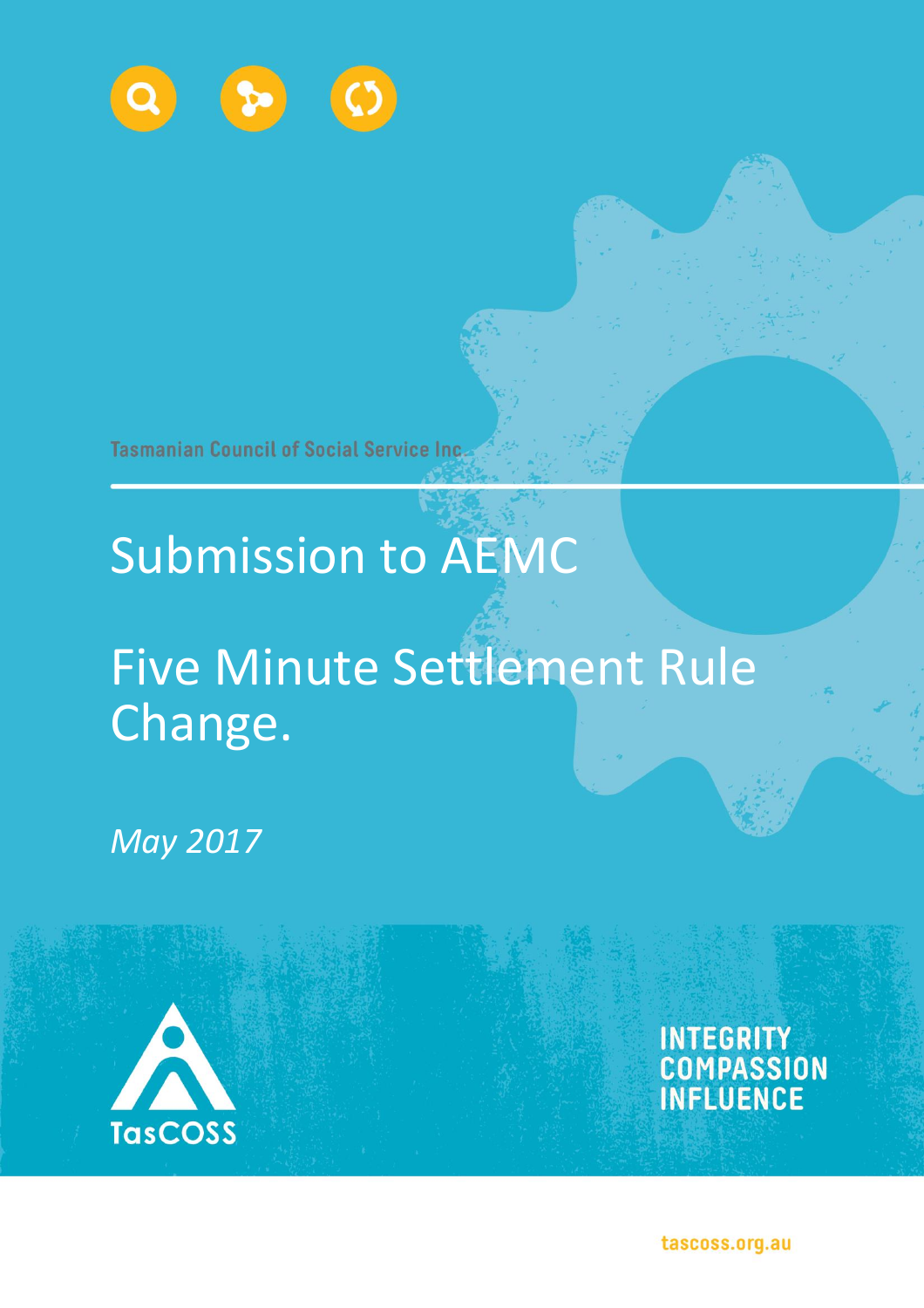

### About TasCOSS

TasCOSS is the peak body for the community services sector in Tasmania. Our membership includes individuals and organisations active in the provision of community services to low income, vulnerable and disadvantaged Tasmanians. TasCOSS represents the interests of its members and their clients to government, regulators, the media and the public. Through our advocacy and policy development, we draw attention to the causes of poverty and disadvantage, and promote the adoption of effective solutions to address these issues.

Please direct any enquiries about this submission to:

Kym Goodes **CEO** Ph. 03 62310755 Email: Kym@tascoss.org.au

The TasCOSS Energy Advocacy & Research project is funded by Energy Consumers Australia Limited [\(www.energyconsumersaustralia.com.au\)](http://www.energyconsumersaustralia.com.au/) as part of its grants process for consumer advocacy project and research projects for the benefit of consumers of electricity and natural gas.

The views expressed in this document do not necessarily reflect the views of Energy Consumers Australia.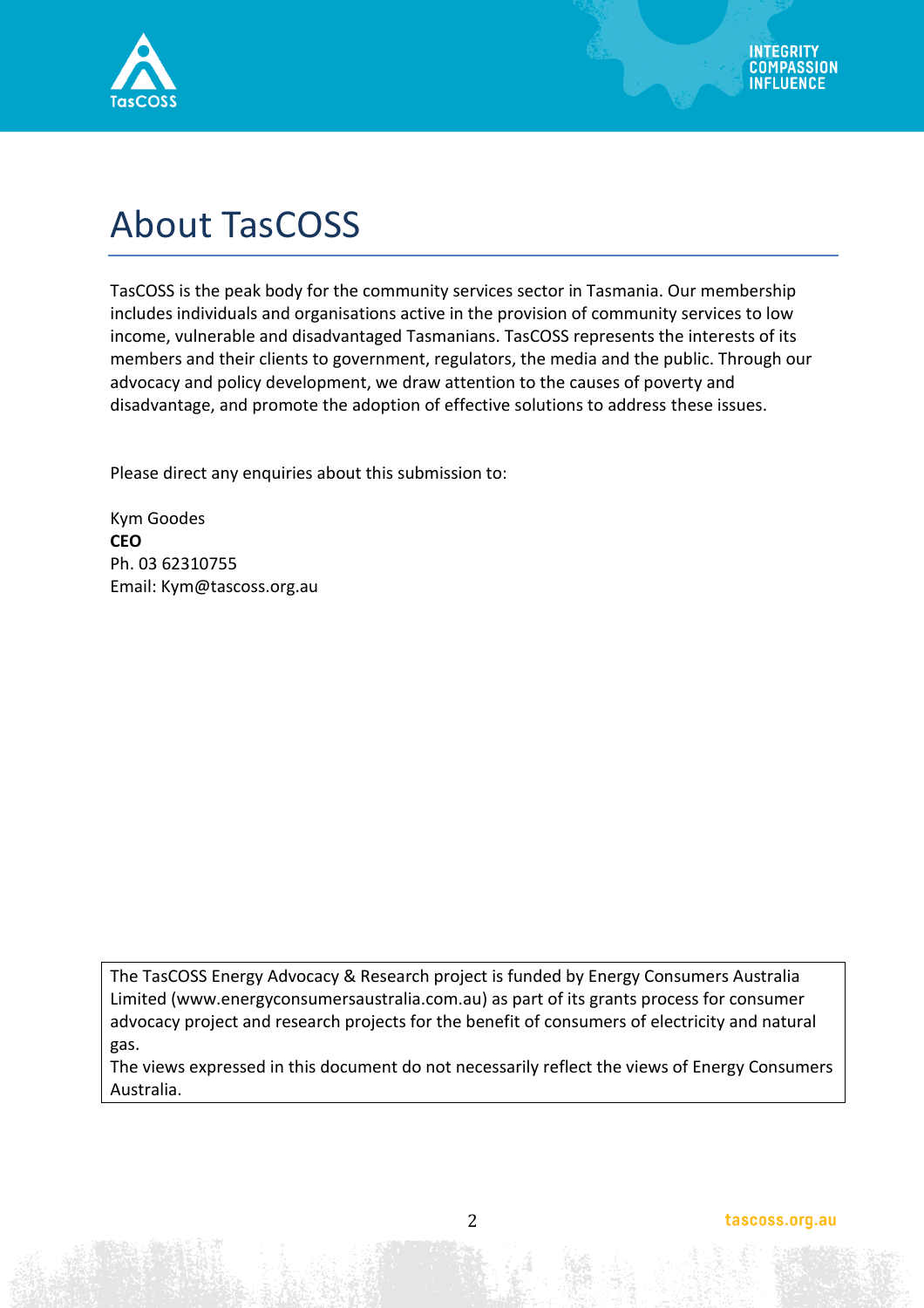

The Tasmanian Council of Social Service (TasCOSS) welcomes the opportunity to comment on the Five Minute Settlement Rule Change consultation ERC0201.

TasCOSS is the peak body for the community services sector in Tasmania. TasCOSS advocates for the interests of the sector and of the vulnerable and disadvantaged Tasmanians that the sector supports. After housing costs, energy costs are the main cost-of-living challenge facing low income Tasmanian households, so energy is a major focus of TasCOSS concern and advocacy.

#### **Summary**

TasCOSS supports the proposed rule change. TasCOSS believes that the proposed move to five minute settlement will make the wholesale market more efficient, and that prices for household consumers are likely to be lower if the wholesale market functions more efficiently. In spite of unavoidable transition costs, a more efficient market will ultimately benefit household consumers, including low income and vulnerable consumers.

#### **Discussion**

 $\overline{a}$ 

TasCOSS is not commenting on the discussion questions in the AEMC Five Minute Settlement Directions Paper<sup>1</sup> that require specialist technical and financial expertise. Our comments are limited to the likely impact on consumers, in response to question 11(d).

### **11 (d) Are there any other practical aspects of implementing five minute settlement that should be considered?**

TasCOSS believes that this rule change will benefit household consumers by reducing costs. It will result in a direct reduction in wholesale cost and a reduced risk premium for retailers; it will be an enabler for new and emerging technologies, which will be needed in any case to replace energy generators that are reaching end of life; and the technology to manage the transition already exists.

Aligning the financial market for electricity (which currently settles at 30 minute intervals) with the physical market (which dispatches at five minute intervals) will facilitate an improved price signal, and greater efficiency in the wholesale market. This will reduce the likelihood for wholesale prices to spike. Smoother and lower peaks in the wholesale price will likely lead to lower prices overall. This will reduce the wholesale price component of the bills paid by household consumers.

In addition, smoothing out the peaks in the wholesale price will provide greater certainty for retailers, so their risk premiums will be reduced. TasCOSS would expect this to flow through to lower prices to consumers, particularly in Tasmania where at present there is only one retailer

<sup>1</sup> AEMC, *Five Minute Settlement*, directions paper, 11 April 2017, Sydney.